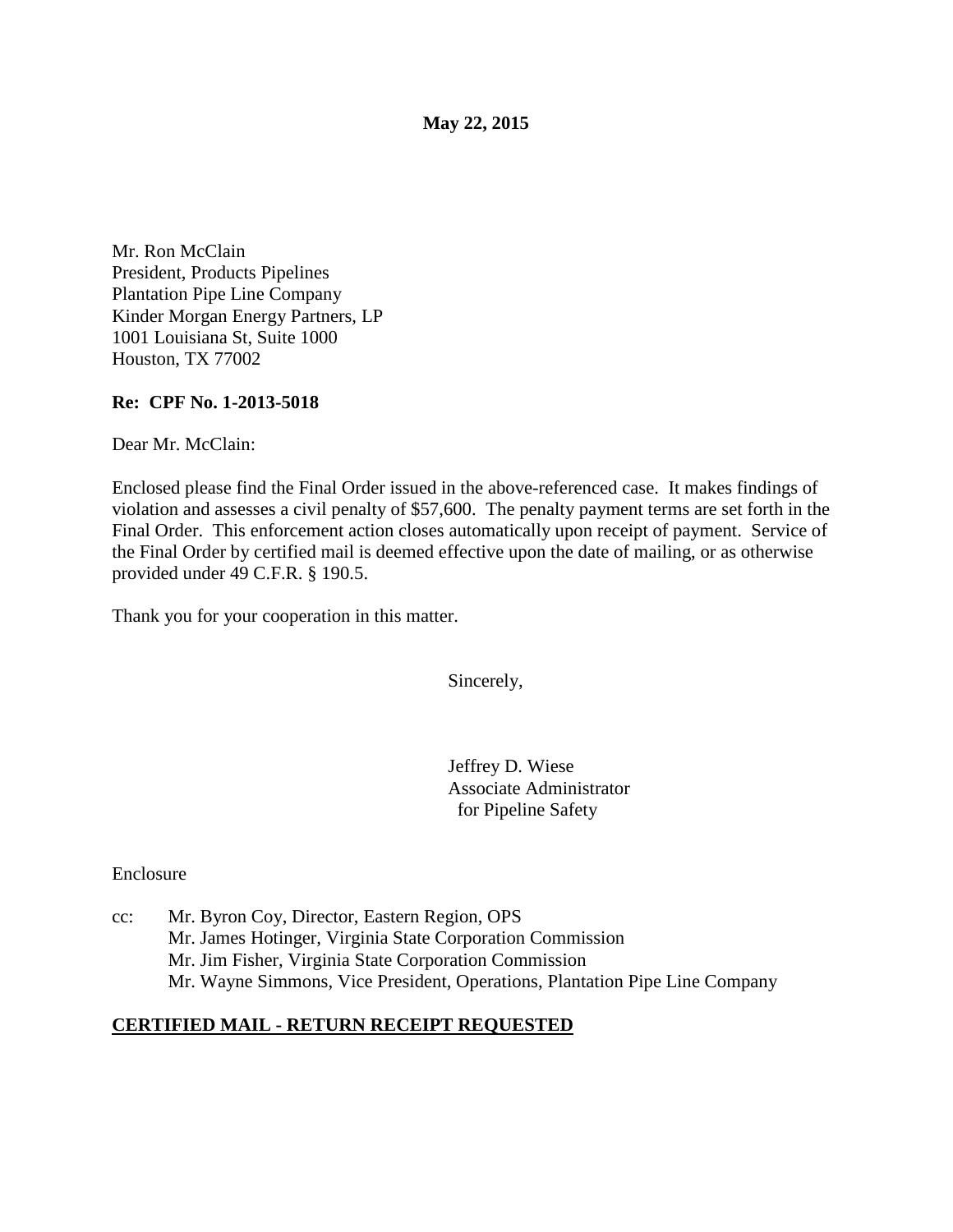### **U.S. DEPARTMENT OF TRANSPORTATION PIPELINE AND HAZARDOUS MATERIALS SAFETY ADMINISTRATION OFFICE OF PIPELINE SAFETY WASHINGTON, D.C. 20590**

**In the Matter of )** 

Plantation Pipe Line Company, 2001 2013-5018

**\_\_\_\_\_\_\_\_\_\_\_\_\_\_\_\_\_\_\_\_\_\_\_\_\_\_\_\_\_\_\_\_\_\_\_\_ )** 

 **)** 

 **)** 

**\_\_\_\_\_\_\_\_\_\_\_\_\_\_\_\_\_\_\_\_\_\_\_\_\_\_\_\_\_\_\_\_\_\_\_\_)** 

**Respondent. )** 

 $\overline{a}$ 

### **FINAL ORDER**

On September 13, 2012, pursuant to 49 U.S.C. § 60117, a representative of the Virginia State Corporation Commission (VA SCC), as agent for the Pipeline and Hazardous Materials Safety Administration (PHMSA), Office of Pipeline Safety (OPS), conducted an on-site pipeline safety inspection of the facilities and records of Plantation Pipe Line Company (Plantation or Respondent) in Roanoke, Virginia. Plantation is a subsidiary of Kinder Morgan Energy Partners, LP, and operates approximately 3,100 miles of pipeline transporting refined petroleum products from Louisiana to the Washington, DC area. $<sup>1</sup>$ </sup>

As a result of the inspection, the Director, Eastern Region, OPS (Director), issued to Respondent, by letter dated August 19, 2013, a Notice of Probable Violation and Proposed Civil Penalty (Notice). In accordance with 49 C.F.R. § 190.207, the Notice proposed finding that Plantation had violated 49 C.F.R. §§ 195.410(a) and 195.567(c) and proposed assessing a civil penalty of \$57,600 for the alleged violations.

Plantation responded to the Notice by letter dated September 17, 2013 (Response). The company contested the allegations, offered additional information in response to the Notice, and requested that the proposed civil penalty be reduced or eliminated. Respondent did not request a hearing and therefore has waived its right to one.

# **FINDINGS OF VIOLATION**

The Notice alleged that Respondent violated 49 C.F.R. Part 195, as follows:

**Item 1:** The Notice alleged that Respondent violated 49 C.F.R. § 195.410(a), which states, in relevant part:

<sup>&</sup>lt;sup>1</sup> http://www kindermorgan.com/business/products\_pipelines/plantation.aspx (last accessed Nov. 24, 2014).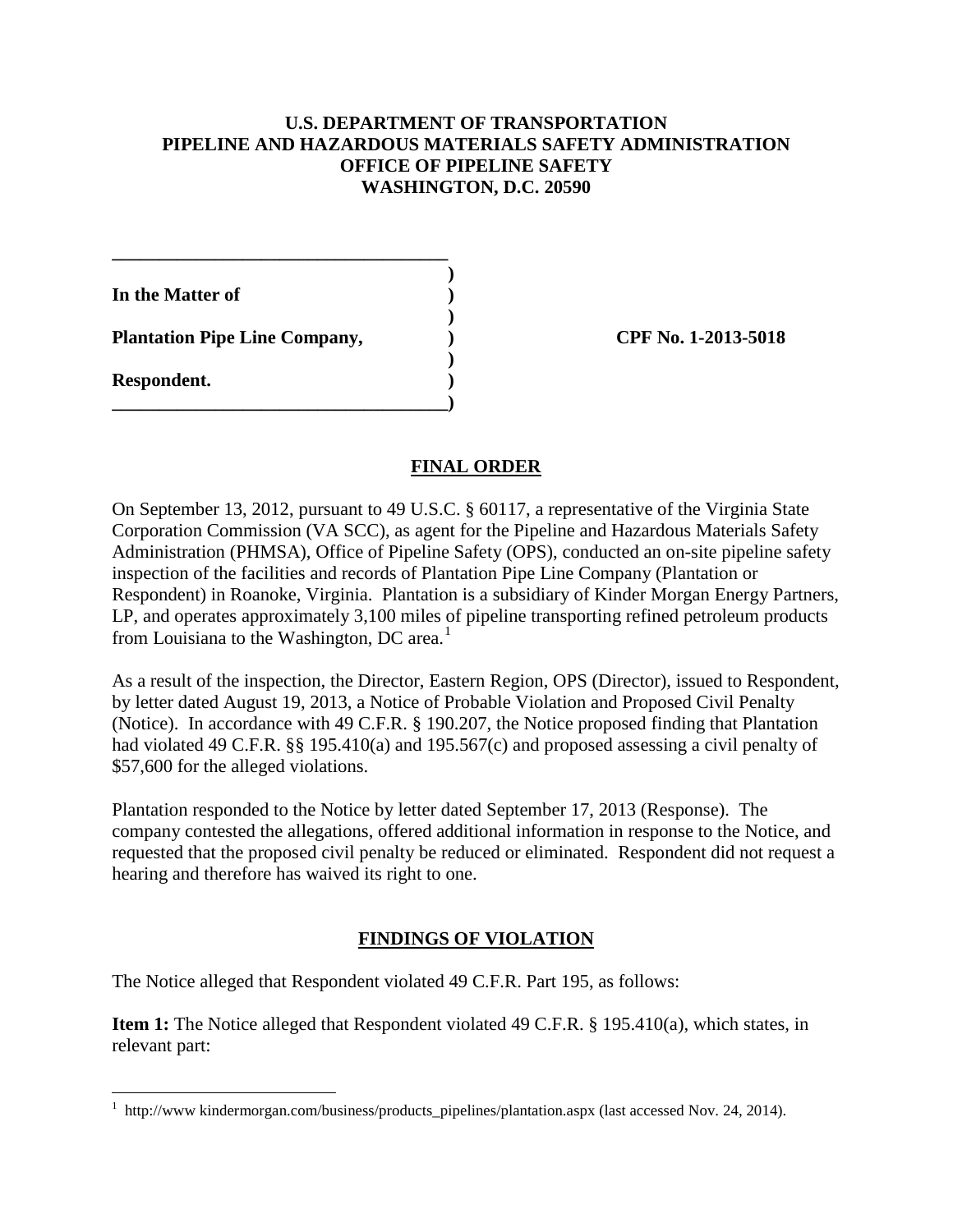#### **§ 195.410 Line markers.**

(a) Except as provided in paragraph (b) of this section, each operator shall place and maintain line markers over each buried pipeline in accordance with the following:

(1) Markers must be located at each public road crossing, at each railroad crossing, and in sufficient number along the remainder of each buried line so that its location is accurately known. . . .

The Notice alleged that Respondent violated 49 C.F.R. § 195.410(a) by failing to place and maintain sufficient line markers to accurately know the location of each buried line. Specifically, the Notice alleged that at the time of the VA SCC inspection, Plantation failed to have a sufficient number of line markers over the buried pipeline so that its location could be accurately known at two locations: in uncultivated pasture land near Retreat Road and Crooked Oak Road in Franklin County, Virginia. Photographs and descriptions of the locations that allegedly did not have sufficient line markers were included as Exhibit A-4 (Retreat Road) and A-5 (Crooked Oak Road) in the Violation Report.<sup>2</sup>

In its Response, Plantation contested the allegations, stating that there were adequate pipeline markers at the road crossings for Retreat Road and Crooked Oak Road, and submitted photographs of these markers. For Retreat Road, Respondent provided a Google Earth photograph from May 2012, which showed a pipeline marker at the road crossing.<sup>3</sup> While it is true there was a marker at the road crossing, as expressly required under § 195.410(a), it is not responsive to the allegation that there were insufficient markers off the public road and across the pasture to ensure that the location of the pipeline was accurately known.

Plantation also provided a photograph of the same pasture that was taken after the VA SCC's inspection, showing two pipeline markers: one that was in place at the time of the inspection and one that was installed following the inspection.<sup>4</sup> Again, this does not demonstrate that the location of the pipeline could have been accurately known in the pasture without the marker that Plantation asserts was re-installed subsequent to the inspection.

For the location at Crooked Oak Road, Plantation provided a photograph taken on the date of the inspection, showing a line marker at the road crossing.<sup>5</sup> However, evidence of a line marker at the road crossing again fails to rebut the photographic evidence in the record that there was an insufficient number of line markers along the buried pipeline *in the pasture near the road* to ensure that its location could be accurately known to an observer.

<sup>5</sup> *Id.*, at 4 (Figure No. 2).

<sup>&</sup>lt;sup>2</sup> Pipeline Safety Violation Report (Violation Report), (August 19, 2013) (on file with PHMSA).

 $3$  Response, at 3 (Figure No. 1).

<sup>&</sup>lt;sup>4</sup> *Id.*, at 5 (Figure No. 3). According to Plantation, the marker that was subsequently re-installed "had been knocked down in the brush next to it from farming activities conducted in the pasture. The downed line marker was discovered in the brush by the Kinder Morgan employee immediately after he installed the new line marker." Response, at 2-3.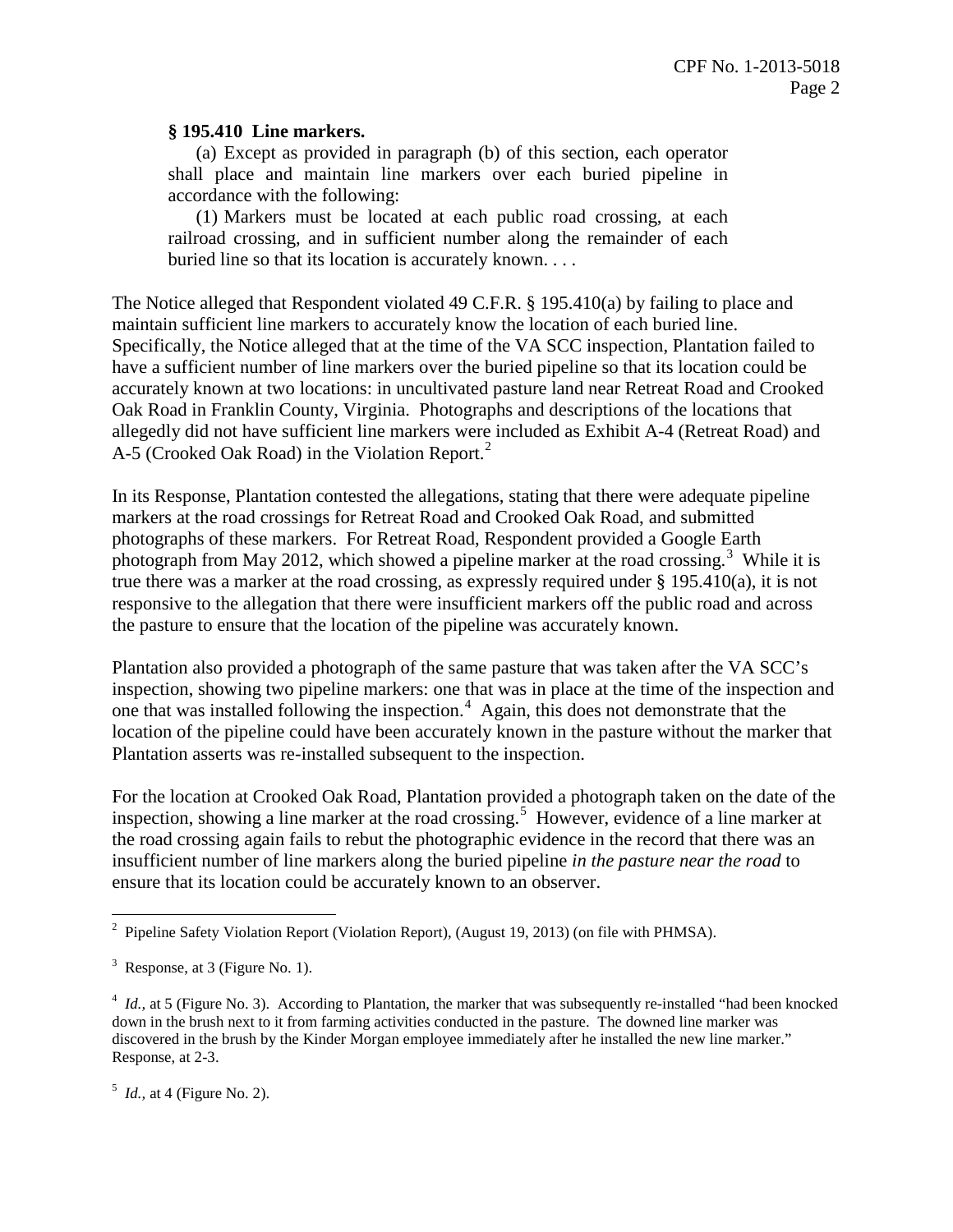Plantation provided a second photograph that the company contended showed "numerous pipeline markers that were already in place at the Crooked Oak Road location," as well as one marker that was added after the inspection.<sup>6</sup> In this photograph, there is only one marker visible in the pasture, which Plantation admits was installed *after* the VA SCC inspection. In contrast, the photograph that was taken by the VA SCC on September 13, 2012, shows that there were no pipeline markers in the pasture at that time and that the location of the pipeline in the pasture could not be accurately known after it left the road crossing.

I would also note that in a letter to the VA SCC dated October 15, 2012, Respondent acknowledged that "Kinder Morgan agrees that out of the numerous locations observed during the field review of the BRK pipeline, two locations were noted as missing line markers to see across the crestline of ridges in pastures" during the VA SCC's field inspection.<sup>7</sup> Therefore, there seems to be no dispute that in the two instances cited in the Notice, it was impossible for an observer to discern the location of the pipeline from the road crossings across the crestline of both pastures.

In its Response, Plantation also stated that the pastures in question were in farm use and "in the path of heavy mowing/farming equipment." Plantation argued "it is extremely difficult to maintain pipeline markers when subject to heavy mowing equipment as on these two pastures."<sup>8</sup> This may well be true, but the fact remains that the company had previously installed a marker at the Retreat Road location and that it had apparently been knocked over and later replaced. This shows that Respondent apparently believed a marker was needed at that particular location to properly identify the route of the pipeline.

It may be difficult in such situations for an operator to properly maintain its markers, and this is why all operators are required to frequently patrol their lines to assess conditions along the rightof-way and to find out whether their lines have been damaged or are threatened. It is also why prudent operators frequently take precautions such as installing bollards or other physical means of protecting line markers from cattle, farm equipment, or similar threats that can damage or destroy critical facilities. Only by regularly patrolling and checking its line markers, by communicating with landowners and community members, and by taking precautions to protect its equipment can an operator ensure that the pipeline's location is accurately known and that its right-of-way is properly maintained.

Finally, Plantation argued that the alleged violation was based on the enforcement of PHMSA's "line of sight" standard, i.e., the concept that when standing at one line marker, another is visible in each direction, and argued that the "line of sight" standard is unenforceable because it does not appear in the regulation and "has not gone through the due regulatory process."<sup>9</sup>

9 *Id.*, at 8.

 $\frac{6}{6}$  *Id.*, at 6 (Figure No. 4).

 $7$  Violation Report, Exhibit A-2. The October 15, 2012 letter does not indicate which two locations were missing markers, but apparently they were the same ones cited in the Notice.

<sup>&</sup>lt;sup>8</sup> Response, at 6.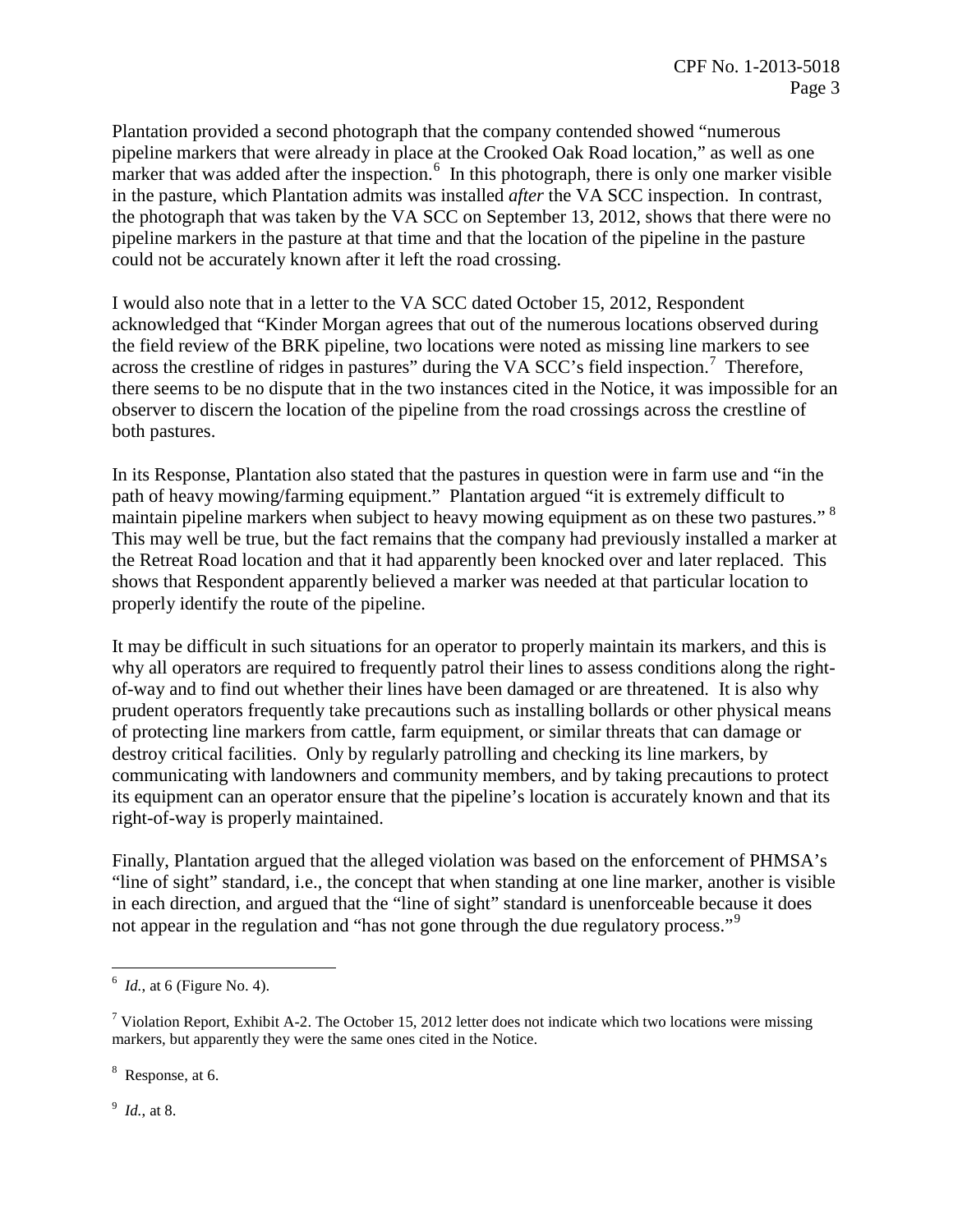In 2008, PHMSA began re-examining the "line of sight" test used by some inspectors to check if markers were sufficient in number. The test had been used primarily at cultivated agricultural fields and valve sites. An inspector would stand at a valve site or at one end of a cultivated field and observe whether the operator's next line marker could be seen when looking in both directions. Between 2008 and 2011, however, PHMSA withdrew several alleged violations of § 195.410 where "line of sight" was the stated basis for the alleged violation.<sup>10</sup> PHMSA made clear at the time, however, that the withdrawals were due to a reexamination of the test and that "no decision" had been made as to "whether or how [line-of-sight] should be applied." PHMSA also clarified that the "withdrawal neither constitutes an interpretation of  $\S$  195.410(a)(1) nor prejudices future potential enforcement action."<sup>11</sup>

Since that time, PHMSA has taken a closer look at the whole issue of what constitutes sufficient proof to make a finding of violation under 49 C.F.R. § 195.410. In a recent case that is factually similar to the present one and was issued in September 2014, PHMSA found that an operator had failed to place and maintain line markers in sufficient number (other than ones expressly required at public road and railroad crossings) so that the pipeline's location could be accurately known. In that case, both parties presented photographic, as well as eyewitness, evidence that markers were not visible through normal observation on the ground. The Associate Administrator enunciated the agency's interpretation of the phrase "sufficient number….that [the pipeline's] location is accurately known" to mean that "inspectors must be able to use normal methods of observation to see if markers are present and to discern the location of the pipeline."<sup>12</sup>

In this case, the Notice and Violation Report did not use or rely upon the "line of sight" standard. Instead, it relied on the inspector's own personal observations, photographic evidence, and Respondent's admission that markers in these two locations were missing. I have closely reviewed all of the photographs submitted by the VA SCC inspector and Plantation and the other evidence in the record and find that the photographs submitted by Plantation do not serve to disprove or rebut those provided by the VA SCC inspector, which show that there were no visible markers in the pastures in question as of the date of the inspection. Based upon an inspector's "normal methods of observation," I am convinced that the inspector in this case was unable to accurately locate the pipeline's route once it left the vicinity of the marked road crossings.

Accordingly, after considering all of the evidence, I find that Respondent violated 49 C.F.R.

 $\overline{a}$ 10 *See, e.g.*, Citgo Pipeline Co., CPF 4-2007-5010, Item 3, 2011 WL 2040231 (Apr. 14, 2011); Kinder Morgan CO2 Co., CPF 4-2006-5003, Item 1, 2010 WL 6539184 (Oct. 12, 2010); Kinder Morgan Energy Partners, L.P., CPF 4- 2006-5023, Item 2, 2010 WL 6531634 (Aug. 31, 2010); BP Pipelines (North America), Inc., CPF 4-2007-5003, Item 1, 2010 WL 6518288 (Jul. 19, 2010); Enterprise Products Operating, LLC, CPF 4-2007-5015, Item 2, 2009 WL 5538652 (Dec. 2, 2009); and NuStar Logistics, L.P., CPF 4-2005-5048, Item 2, 2009 WL 1211363 (Mar. 11, 2009). PHMSA also held a public workshop on February 20-21, 2008, in Houston, Texas, to discuss, among other issues, placement of line markers. *See also*, Pipeline Safety: Workshop on Public Awareness Programs for Pipeline Operators and Location of Line Markers, 73 Fed. Reg 223 (Jan. 2, 2008).

<sup>&</sup>lt;sup>11</sup> *E.g.*, Enterprise Products, CPF 4-2007-5015, Item 2.

<sup>&</sup>lt;sup>12</sup> Magellan Pipeline Company, CPF 4-2012-5010, Item 2, 2014 WL 5431188 (Sept. 2, 2014), at 11.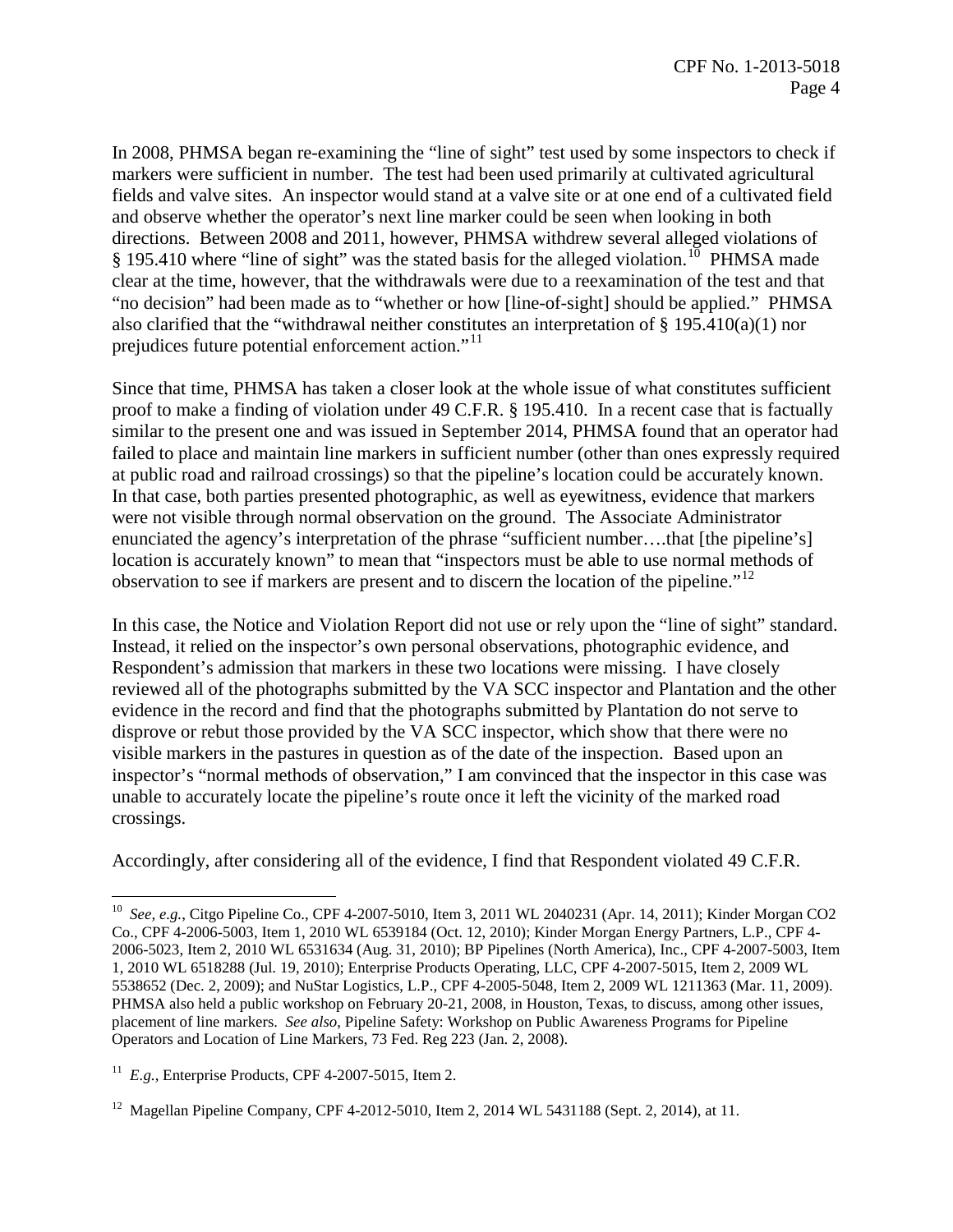§ 195.410(a) by failing to maintain sufficient line markers to accurately know the location of each buried line off Retreat Road and Crooked Oak Road.

**Item 2:** The Notice alleged that Respondent violated 49 C.F.R. § 195.567(c), which states:

# **§ 195.567 Which pipelines must have test leads and what must I do to install and maintain the leads?**

(a) *General.* Except for offshore pipelines, each buried or submerged pipeline or segment of pipeline under cathodic protection required by this subpart must have electrical test leads for external corrosion control. . . .

(c) *Maintenance.* You must maintain the test lead wires in a condition that enables you to obtain electrical measurements to determine whether cathodic protection complies with § 195.571.

The Notice alleged that Respondent violated 49 C.F.R. § 195.567(c) by failing to maintain the test lead wires on its pipeline in a condition that enabled the company to obtain electrical measurements to determine whether cathodic protection complied with § 195.571. Specifically, the Notice alleged that Plantation failed to maintain the test lead wire at station number 2180+19 in Franklin County, Virginia, in a condition that would allow the company to conduct the necessary tests during the 2011 and 2012 annual surveys.

In its Response, Plantation acknowledged that no pipe-to-soil measurements were taken during 2011 and 2012 because the test lead could not be located during the annual surveys, and stated that the test station was repaired on September 13, 2012. Accordingly, after considering all of the evidence, I find that Respondent violated 49 C.F.R. § 195.567(c) by failing to maintain the test lead wires in a condition that enabled the company to obtain electrical measurements to determine whether cathodic protection complied with § 195.571.

These findings of violation will be considered prior offenses in any subsequent enforcement action taken against Respondent.

# **ASSESSMENT OF PENALTY**

Under 49 U.S.C. § 60122, Respondent is subject to an administrative civil penalty not to exceed \$200,000 per violation for each day of the violation, up to a maximum of \$2,000,000 for any related series of violations.<sup>13</sup> In determining the amount of a civil penalty under 49 U.S.C. § 60122 and 49 C.F.R. § 190.225, I must consider the following criteria: the nature, circumstances, and gravity of the violation, including adverse impact on the environment; the degree of Respondent's culpability; the history of Respondent's prior offenses; and any effect that the penalty may have on its ability to continue doing business; and the good faith of Respondent in attempting to comply with the pipeline safety regulations. In addition, I may consider the economic benefit gained from the violation without any reduction because of

 $\overline{a}$ 

<sup>&</sup>lt;sup>13</sup> The Pipeline Safety, Regulatory Certainty, and Job Creation Act of 2011, Pub. L. No. 112-90,  $\S$  2(a)(1), 125 Stat. 1904, January 3, 2012, increased the civil penalty liability for violating a pipeline safety standard to \$200,000 per violation for each day of the violation, up to a maximum of \$2,000,000 for any related series of violations.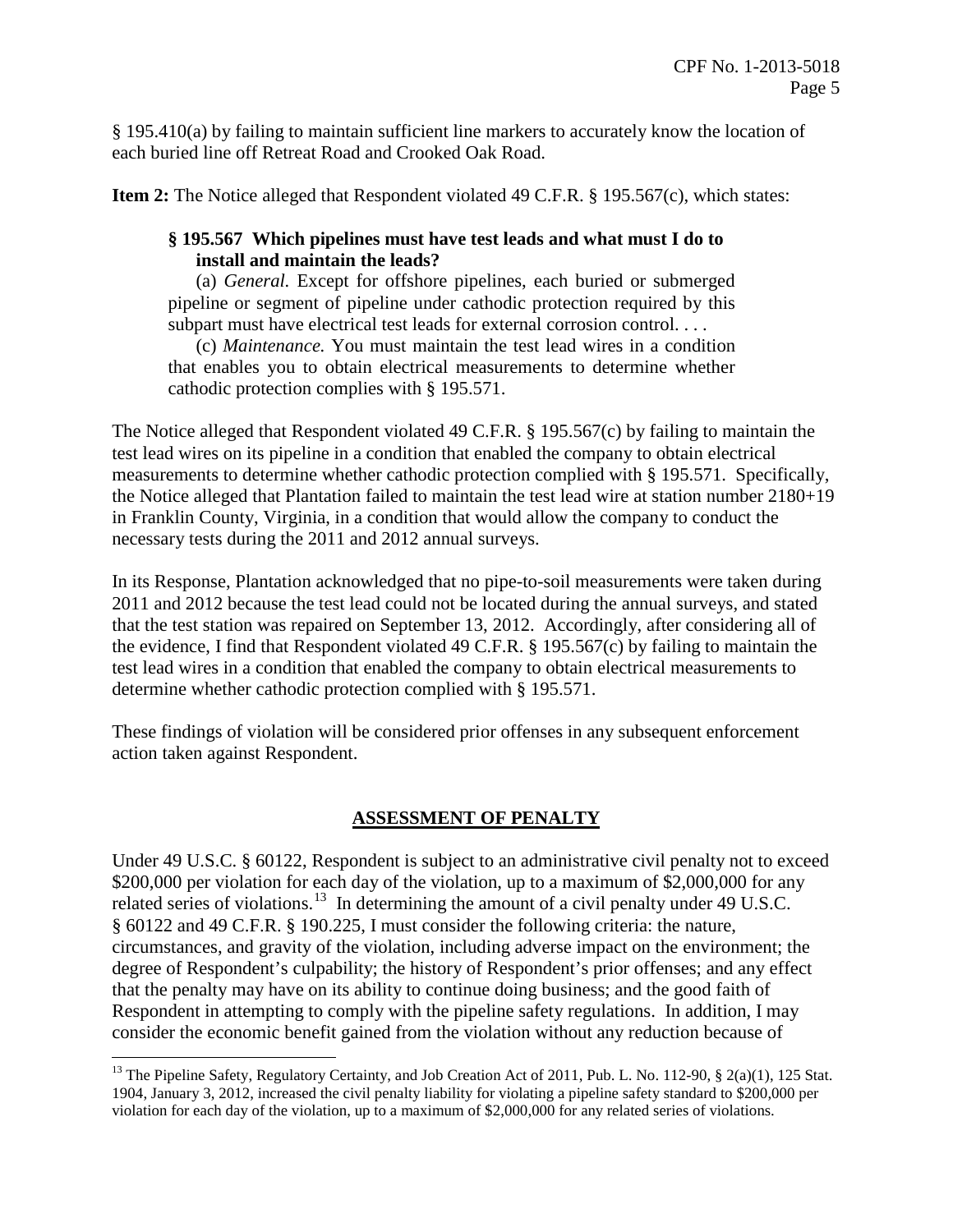subsequent damages, and such other matters as justice may require. The Notice proposed a total civil penalty of \$57,600 for the violations cited above.

**Item 1:** The Notice proposed a civil penalty of \$28,900 for Respondent's violation of 49 C.F.R. § 195.410(a), for failing to maintain sufficient line markers to accurately know the location of each buried line. Respondent's defenses to the proposed penalty were the same as the ones discussed above and which I found unconvincing. The purpose of pipeline markers is to identify the general location of the pipeline in order to help the public understand the danger of digging nearby, and thus prevent excavation-damage accidents. In addition, markers are used during the pipeline operators' own surveys to inspect the pipeline right-of-way. Respondent provided no evidence of efforts to ensure its line was adequately marked as of the date of the inspection, to install physical barriers or take other precautions to protect the line markers from damage or removal, or to demonstrate why it should not be held fully culpable for the failure to maintain the pipeline markers. Accordingly, having reviewed the record and considered the assessment criteria, I assess Respondent a civil penalty of \$28,900 for violation of 49 C.F.R. § 195.410(a).

**Item 2:** The Notice proposed a civil penalty of \$28,700 for Respondent's violation of 49 C.F.R. § 195.567(c), for failing to maintain test lead wires in a condition that enabled the company to obtain electrical measurements to determine whether cathodic protection complied with § 195.571. Respondent did not contest this allegation of violation, but stated that it believed the proposed civil penalty was excessively punitive and requested that the penalty be withdrawn or reduced. Respondent stated that this was an isolated incident and that a review of its corrosion records for this pipeline showed it to be the only occurrence over the past 10 years. Respondent also stated that it was taking steps to ensure that test leads would be better maintained so as to ensure that pipe-to-soil measurements could be timely taken.

However, Respondent is fully culpable and responsible for this violation. The company failed to repair the test station after discovering the test lead wires could not be located in 2011, and only made the repair and conducted the required test after the VA SCC inspection in 2012. In addition, Respondent's history of prior offenses and failure to act in accordance with its duty to meet the regulatory obligation do not warrant a reduction in the penalty. Accordingly, having reviewed the record and considered the assessment criteria, I assess Respondent a civil penalty of \$28,700 for violation of 49 C.F.R. § 195.567(c).

In summary, having reviewed the record and considered the assessment criteria for each of the Items cited above, I assess Respondent a total civil penalty of **\$57,600**.

Payment of the civil penalty must be made within 20 days of service. Federal regulations (49 C.F.R. § 89.21(b)(3)) require such payment to be made by wire transfer through the Federal Reserve Communications System (Fedwire), to the account of the U.S. Treasury. Detailed instructions are contained in the enclosure. Questions concerning wire transfers should be directed to: Financial Operations Division (AMK-325), Federal Aviation Administration, Mike Monroney Aeronautical Center, P.O. Box 269039, Oklahoma City, Oklahoma 73125. The Financial Operations Division telephone number is (405) 954-8845.

Failure to pay the \$57,600 civil penalty will result in accrual of interest at the current annual rate